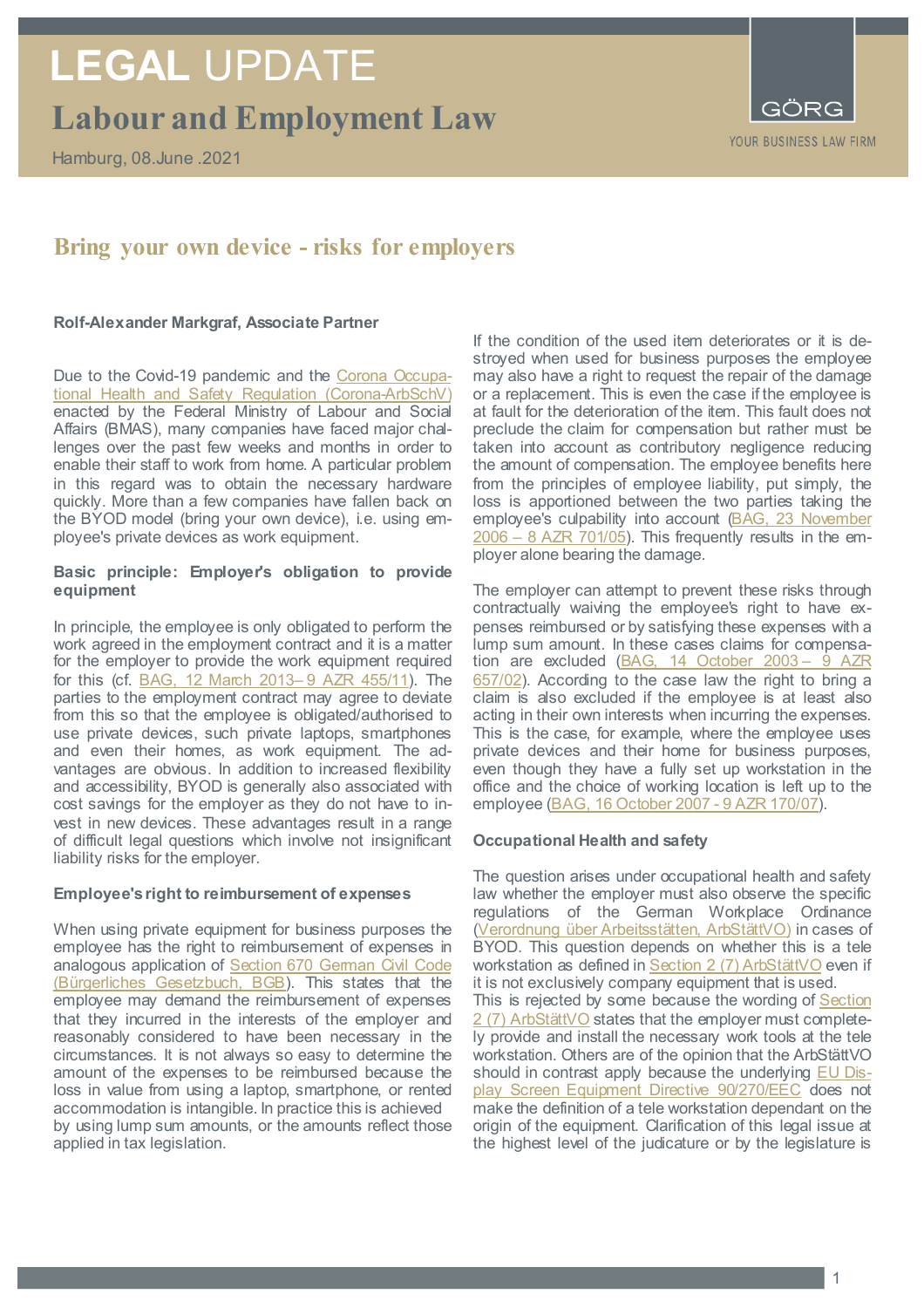### **LEGAL** UPDATE

still awaited. In practice it should be observed that even when working from home the general health and safety obligations of the German Occupational Health & Safety Act (Arbeitsschutzgesetz, ArbSchG) and Section 618 (1) BGB must be adhered to.

#### **Working hours legislation**

Using private equipment can also pose various legal problems from a working time point of view. The employer is responsible for ensuring the employee complies with an uninterrupted rest period of eleven hours (Section 5 [Working Hours Act \(Arbeitszeitgesetz, ArbZG\).](https://www.gesetze-im-internet.de/arbzg/__5.html) It is disputed whether the employer is obligated to prevent the constant availability of the employee or the voluntary reading and answering of work emails using private equipment after the end of the actual working hours because this is the only way to guarantee an uninterrupted rest period. A clear view has not yet taken shape in legal literature so that legislative action or clarification in case law is also required in this respect.

#### **Data protection, licensing and fees**

Particularly sensitive issues arise regarding obligations under data protection law. Without special precautions there is a risk that private and company data may not be adequately separated from each other and this will result in an uncontrolled storage or reproduction of the data. Although the employer can guard against these risks largely through technically facilitated physical separation of the data, for instance using a container app, a VPN tunnel or a Citrix environment, the responsible authorities are sceptical about the use of private devices.

It must also be taken into consideration that private devices frequently are a gateway for dangerous malware because untrustworthy apps are used or installed programs are not kept updated. A dedicated IT security policy is therefore essential. Even using software licences may constitute a liability risk. This is the case, for instance, because the use of company software is restricted to a certain number of devices or commercial use of (office) software installed on private devices is excluded. The employer may be liable here due to a breach of copy-

right law as per [Section 99 German Copyright Act \(Ge](http://www.gesetze-im-internet.de/urhg/__99.html)[setz über Urheberrecht und verwandte Schutzrechte,](http://www.gesetze-im-internet.de/urhg/__99.html)  [UrhG\).](http://www.gesetze-im-internet.de/urhg/__99.html)

#### **Co-determination**

Last but not least, the use of private equipment is subject to the Works Council's right of co-determination and therefore in general requires a collective agreement. Matters that are subject to the mandatory co-determination of the Works Council in accordance with Section 87 (1) no. [6 Works Council Act \(Betriebsverfassungsgesetz, BetrVG](https://www.gesetze-im-internet.de/betrvg/__87.html) (introduction and use of technical devices), [Section 87 \(1\)](https://www.gesetze-im-internet.de/betrvg/__87.html)  [no. 1 BetrVG](https://www.gesetze-im-internet.de/betrvg/__87.html) (rules of operation and conduct of employees) and [Section 87 \(1\) numbers 2 and 3 BetrVG](https://www.gesetze-im-internet.de/betrvg/__87.html) (working hours) are particularly worth mentioning here.

#### **Outlook**

Many of the highlighted problem areas are not new, but they remain a topic of debate due to the hesitation of the legislature. In view of the legal uncertainty employers are advised to be cautious when implementing a BYOD model and in any case to find out more in advance about the existing financial risks and the design options for such model. The foundation of this is introducing detailed BYOD guidelines,

while bearing current case law and legislation in mind. Currently attention should be paid to the draft law on mo-bile working (Gesetz zur mobilen Arbeit - ["MAG"](https://www.bmas.de/SharedDocs/Downloads/DE/Gesetze/Referentenentwuerfe/ref-mobile-arbeit-gesetz.pdf?__blob=publicationFile&v=1)) dated 14 January 2021 produced by the BMAS. Here the legislature wants to produce a legal framework for mobile working that happens outside of the office and regardless of whether private or business equipment is used. The MAG draft envisages that the employer should be obligated to adhere to occupational health & safety regulations for mobile work/working from home, in particular to carry out risk assessments and to determine and document the necessary occupational health & safety measures. In addition, the employer is also to be obligated to record working times for mobile workers more thoroughly than under the current obligations.